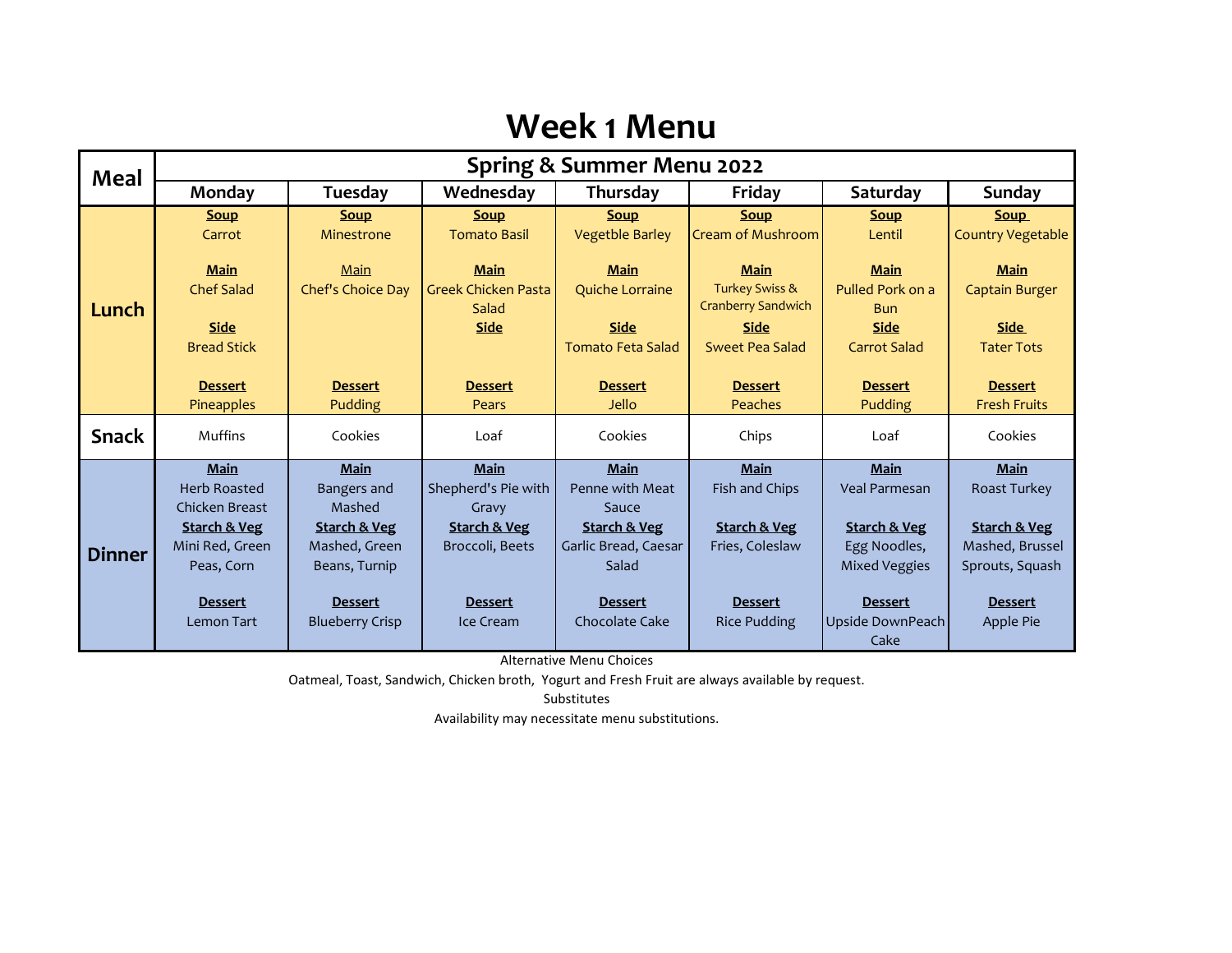### **Week 2 Menu**

| <b>Meal</b>   | Spring & Summer Menu 2022 |                      |                        |                            |                           |                        |                    |  |
|---------------|---------------------------|----------------------|------------------------|----------------------------|---------------------------|------------------------|--------------------|--|
|               | Monday                    | Tuesday              | Wednesday              | Thursday                   | Friday                    | Saturday               | Sunday             |  |
|               | Soup                      | Soup                 | Soup                   | Soup                       | Soup                      | Soup                   | <b>Soup</b>        |  |
|               | <b>Cream of Broccoli</b>  | <b>Turkey Rice</b>   | <b>Split Pea</b>       | <b>Tomato Rice</b>         | <b>Cream of Asparagus</b> | Pork and Bean          | Chicken Noodle     |  |
|               | Main                      | Main                 | Main                   | Main                       | Main                      | Main                   | Main               |  |
|               | Chicken Caesar            | <b>Hot Dog</b>       | Devilled Egg, Ham      | <b>Fruit and Cheese</b>    | Chef's Choice Day         | <b>Grilled Ham and</b> | <b>Tuna Salad</b>  |  |
| Lunch         | Salad                     |                      | and Cheese, Tomato     | Plate                      |                           | Cheese                 | Sandwich           |  |
|               | Side                      | Side                 | <b>Aspic</b>           | Side                       |                           | Side                   | Side               |  |
|               | Roll                      | Chips                | <b>Side</b>            | <b>Tea Biscuit</b>         |                           | <b>Garden Salad</b>    | Spinach Salad      |  |
|               |                           |                      | <b>Corn Muffin</b>     |                            |                           |                        |                    |  |
|               | <b>Dessert</b>            | <b>Dessert</b>       | Dessert                | <b>Dessert</b>             | <b>Dessert</b>            | <b>Dessert</b>         | <b>Dessert</b>     |  |
|               | Pudding                   | Peaches              | Jello                  | Pudding                    | <b>Fruit Cocktail</b>     | Pineapple              | Jello              |  |
| <b>Snack</b>  | Muffins                   | Cookies              | Loaf                   | Cookies                    | Popcorn                   | Loaf                   | Cookies            |  |
|               |                           |                      |                        |                            |                           |                        |                    |  |
|               | Main                      | Main                 | Main                   | Main                       | Main                      | Main                   | Main               |  |
|               | Meatloaf                  | Macaroni & Cheese    | <b>BBQ Pork Ribs</b>   | <b>Beef Vegetable Stew</b> | <b>Baked Salmon with</b>  | Lemon Chicken          | Corned Beef Dinner |  |
| <b>Dinner</b> |                           | Casserole            |                        |                            | Dill                      |                        |                    |  |
|               | Starch & Veg              | Starch & Veg         | Starch & Veg           | Starch & Veg               | Starch & Veg              | Starch & Veg           | Starch & Veg       |  |
|               | Mashed, Broccoli,         | Garlic Bread, Caesar | <b>Baked Potatoes,</b> | Mashed potatoes            | Rice, Green Peas,         | Rice, Mixed            | Boiled, Cabbage,   |  |
|               | Corn                      | Salad                | Green Beans,           |                            | <b>Beets</b>              | Veggies                | Turnip             |  |
|               |                           |                      | Carrots                |                            |                           |                        |                    |  |
|               | <b>Dessert</b>            | Dessert              | Dessert                | <b>Dessert</b>             | Dessert                   | Dessert                | <b>Dessert</b>     |  |
|               | Ambrosia                  | Crème Caramel        | Vanilla Cake           | Cherry Crisp               | Ice Cream Sundae          | <b>Brownies</b>        | Lemon Meringue     |  |
|               |                           |                      |                        |                            |                           |                        |                    |  |

Alternative Menu Choices

Oatmeal, Toast, Sandwich, Chicken broth, Yogurt and Fresh Fruit are always available by request.

Substitutes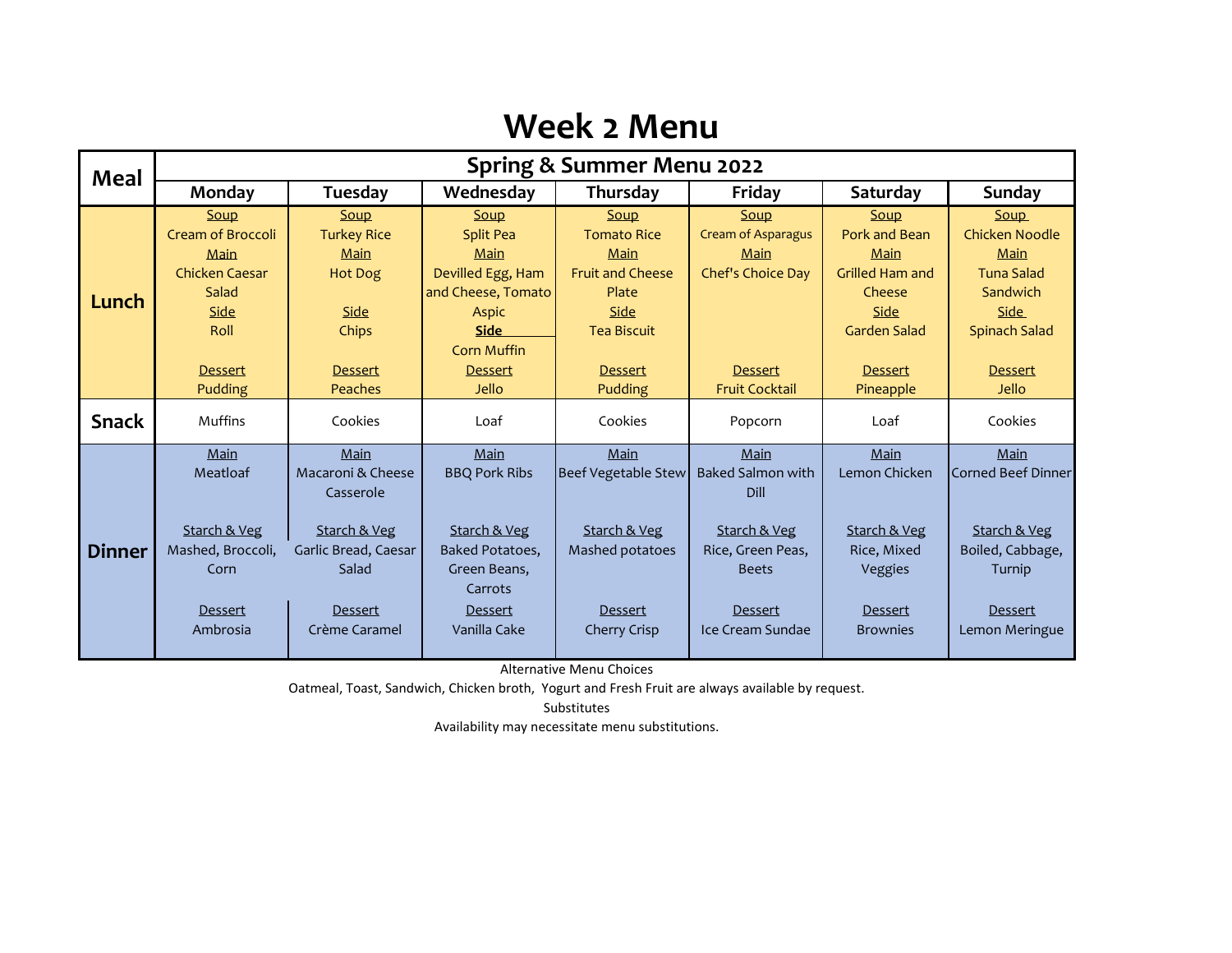## **Week 3 Menu**

| <b>Meal</b>   | Spring & Summer Menu 2022                |                                |                                       |                                           |                                           |                                                       |                                                          |  |  |
|---------------|------------------------------------------|--------------------------------|---------------------------------------|-------------------------------------------|-------------------------------------------|-------------------------------------------------------|----------------------------------------------------------|--|--|
|               | Monday                                   | Tuesday                        | Wednesday                             | Thursday                                  | Friday                                    | Saturday                                              | Sunday                                                   |  |  |
| Lunch         | <b>Soup</b><br><b>Butternut Squash</b>   | <b>Soup</b><br>Vegetable Pasta | <b>Soup</b><br><b>Corn Chowder</b>    | <b>Soup</b><br>Navy Bean                  | <b>Soup</b><br><b>Cream of Potato</b>     | <b>Soup</b><br>Tomato                                 | <b>Soup</b><br>Cream of                                  |  |  |
|               | <b>Main</b><br>Pepperoni Pizza           | <b>Main</b><br>Hamburger       | <b>Main</b><br><b>Chef's Choice</b>   | <b>Main</b><br>Irish Ploughman's<br>Lunch | <b>Main</b><br>Perogies and Sour<br>Cream | <b>Main</b><br><b>Broccoli &amp; Cheese</b><br>Quiche | Mushroom<br><b>Main</b><br>Corned Beef &<br>Swiss on Rye |  |  |
|               | <b>Side</b><br><b>Garden Salad</b>       | <b>Side</b><br>Chips           | <b>Side</b>                           | <b>Side</b><br>Roll                       | <b>Side</b><br><b>Garden Salad</b>        | <b>Side</b><br>Spinach Salad                          | <b>Side</b><br>Vegetable Salad &<br><b>Pickles</b>       |  |  |
|               | <b>Dessert</b><br><b>Mandarin Orange</b> | <b>Dessert</b><br>Peaches      | <b>Dessert</b><br>Pears               | <b>Dessert</b><br>Pudding                 | <b>Dessert</b><br><b>Jello</b>            | <b>Dessert</b><br>Pudding                             | <b>Dessert</b><br><b>Apricots</b>                        |  |  |
| <b>Snack</b>  | Muffins                                  | Cookies                        | Loaf                                  | Cookies                                   | Chips                                     | Loaf                                                  | Cookies                                                  |  |  |
|               | <b>Main</b>                              | <b>Main</b>                    | <b>Main</b>                           | <b>Main</b>                               | <b>Main</b>                               | <b>Main</b>                                           | <b>Main</b>                                              |  |  |
| <b>Dinner</b> | Creamy Chicken                           | Cabbage Rolls                  | Sausage & Pepper                      | Swedish Meatballs                         | Krunchie Perch                            | Chicken Thighs                                        | Roast Ham                                                |  |  |
|               | Stew                                     |                                | Pasta                                 |                                           |                                           |                                                       |                                                          |  |  |
|               | <b>Starch &amp; Veg</b>                  | <b>Starch &amp; Veg</b>        | <b>Starch &amp; Veg</b>               | <b>Starch &amp; Veg</b>                   | <b>Starch &amp; Veg</b>                   | <b>Starch &amp; Veg</b>                               | <b>Starch &amp; Veg</b>                                  |  |  |
|               | Tea Biscuit, Broccoli                    | Mashed Potatoes,               | Caesar Salad with                     | Noodles, Aspar,                           | Fries, Coleslaw                           | Mashed, Green                                         | Scalloped, Brussel,                                      |  |  |
|               | & Carrots<br><b>Dessert</b>              | <b>Dessert</b>                 | <b>Garlic Bread</b><br><b>Dessert</b> | Turnip<br><b>Dessert</b>                  | <b>Dessert</b>                            | Beans, Cauliflower<br><b>Dessert</b>                  | Corn<br><b>Dessert</b>                                   |  |  |
|               | Custard Tart                             | Hummingbird Cake               | Carrot Cake                           | Coffee Cake                               | Ice Cream                                 | Apple Crisp                                           | <b>Cherry Pie</b>                                        |  |  |
|               |                                          |                                |                                       |                                           | <b>Sandwiches</b>                         |                                                       |                                                          |  |  |

Alternative Menu Choices

Oatmeal, Toast, Sandwich, Chicken broth, Yogurt and Fresh Fruit are always available by request.

Substitutes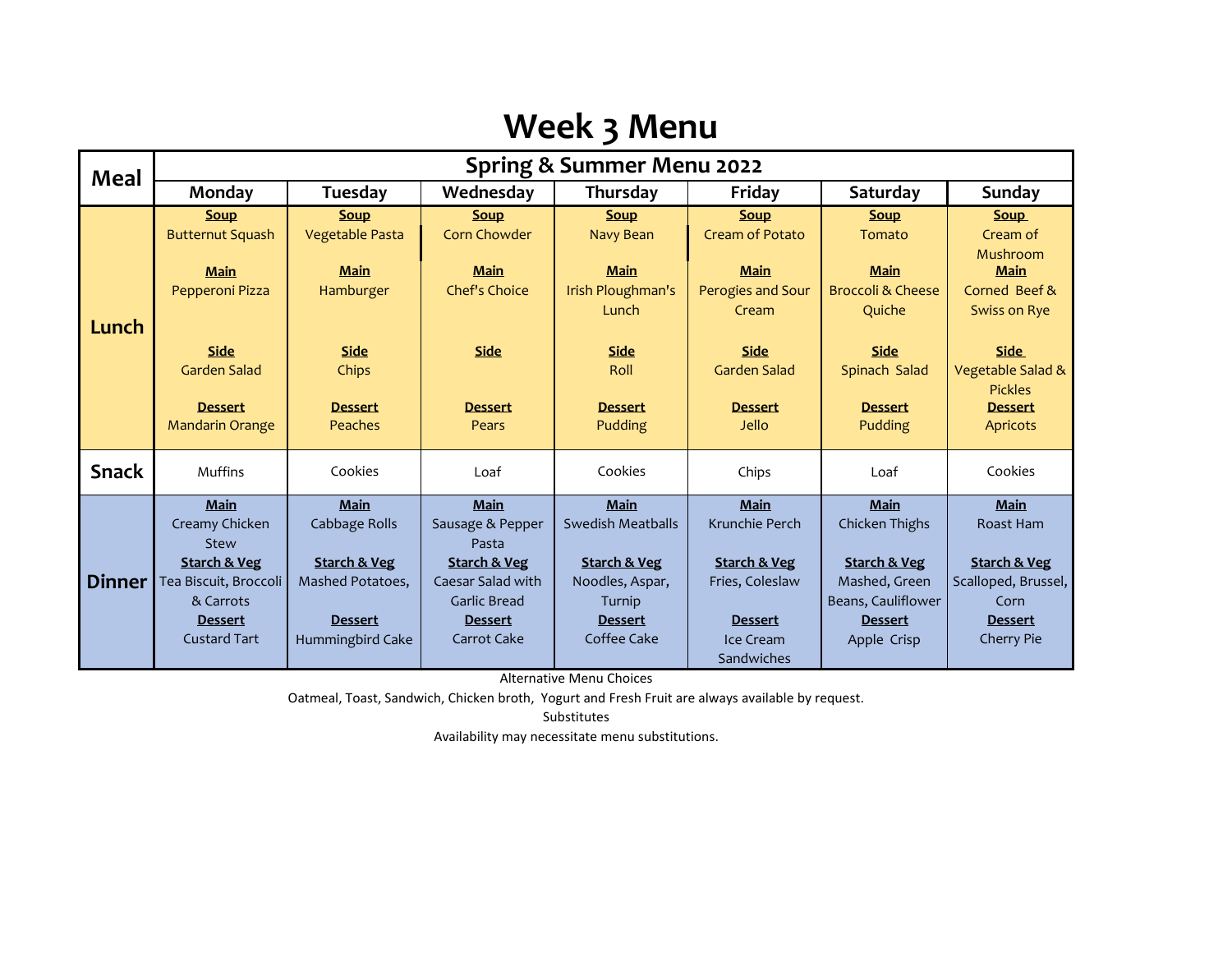# **Week 4 Menu**

| <b>Meal</b>   | <b>Spring &amp; Summer Menu 2022</b>   |                                    |                                            |                            |                                   |                                      |                                        |  |
|---------------|----------------------------------------|------------------------------------|--------------------------------------------|----------------------------|-----------------------------------|--------------------------------------|----------------------------------------|--|
|               | Monday                                 | Tuesday                            | Wednesday                                  | Thursday                   | Friday                            | Saturday                             | Sunday                                 |  |
|               | <b>Soup</b><br><b>Vegetable Barley</b> | <b>Soup</b><br><b>Chicken Rice</b> | <b>Soup</b><br><b>Cream of Cauliflower</b> | <b>Soup</b><br>Lentil      | <b>Soup</b><br><b>Tomato Dill</b> | <b>Soup</b><br><b>Bean and Bacon</b> | <b>Soup</b><br><b>Hearty Vegetable</b> |  |
|               | <b>Main</b>                            | <b>Main</b>                        | <b>Main</b>                                | <b>Main</b>                | <b>Main</b>                       | <b>Main</b>                          | <b>Main</b>                            |  |
|               | <b>Chef's Choice</b>                   | Loaded Waffle with                 | Chicken Waldorf                            | <b>Beans &amp; Weiners</b> | <b>Egg Salad Sandwich</b>         | <b>Salmon Salad</b>                  | Sausage with                           |  |
| Lunch         |                                        | <b>Breakfast Sausage</b>           | Salad                                      | and Roll                   |                                   | Sandwich                             | Sauerkraut                             |  |
|               | <b>Side</b>                            | <b>Side</b>                        | <b>Side</b>                                | <b>Side</b>                | <b>Side</b>                       | <b>Side</b>                          | <b>Side</b>                            |  |
|               |                                        | <b>Fruit Saald</b>                 | <b>Bread Stick</b>                         | <b>Garden Salad</b>        | <b>Tomato Cucumber</b><br>Salad   | <b>Greek Salad</b>                   | <b>German Potato</b><br>Salad          |  |
|               | <b>Dessert</b>                         | <b>Dessert</b>                     | <b>Dessert</b>                             | <b>Dessert</b>             | <b>Dessert</b>                    | <b>Dessert</b>                       | <b>Dessert</b>                         |  |
|               | <b>Pineapples</b>                      | Pudding                            | Pears                                      | Jello                      | Peaches                           | Pudding                              | <b>Fresh Fruits</b>                    |  |
| <b>Snack</b>  | <b>Muffins</b>                         | Cookies                            | Loaf                                       | Cookies                    | Popcorn                           | Loaf                                 | Cookies                                |  |
|               | Main                                   | Main                               | <b>Main</b>                                | Main                       | Main                              | Main                                 | <b>Main</b>                            |  |
|               | <b>Turkey Salisbury</b>                | Sweet & Sour Pork                  | Creamy Mushroom                            | Spaghetti with Meat        | Fish and Chips                    | Chicken Pot Pie                      | Lamb Vegetable                         |  |
|               |                                        |                                    | Pork Chop                                  | <b>Balls</b>               |                                   | with Gravy                           | Stew                                   |  |
| <b>Dinner</b> | <b>Starch &amp; Veg</b>                | <b>Starch &amp; Veg</b>            | <b>Starch &amp; Veg</b>                    | <b>Starch &amp; Veg</b>    | <b>Starch &amp; Veg</b>           | <b>Starch &amp; Veg</b>              | <b>Starch &amp; Veg</b>                |  |
|               | Mashed, Brussel                        | Rice, Green Beans,                 | Mashed, Green Peas,                        | Garlic Bread, Caesar       | Fries, Coleslaw                   | <b>Mixed Veggies</b>                 | Mashed Potato,                         |  |
|               | Sprouts, Squash                        | Carrots                            | Corn                                       | Salad                      |                                   |                                      | Spinach, Turnip                        |  |
|               | <b>Dessert</b>                         | <b>Dessert</b>                     | <b>Dessert</b>                             | <b>Dessert</b>             | <b>Dessert</b>                    | <b>Dessert</b>                       | <b>Dessert</b>                         |  |
|               | Ice Cream Cake                         | <b>Red Velevet Cake</b>            | Cherry Cheesecake                          | Peach Cobbler              | Trifle                            | Chocolate Cake                       | Banana Cream Pie                       |  |
|               |                                        |                                    |                                            |                            |                                   |                                      |                                        |  |

Alternative Menu Choices

Oatmeal, Toast, Sandwich, Chicken broth, Yogurt and Fresh Fruit are always available by request.

Substitutes